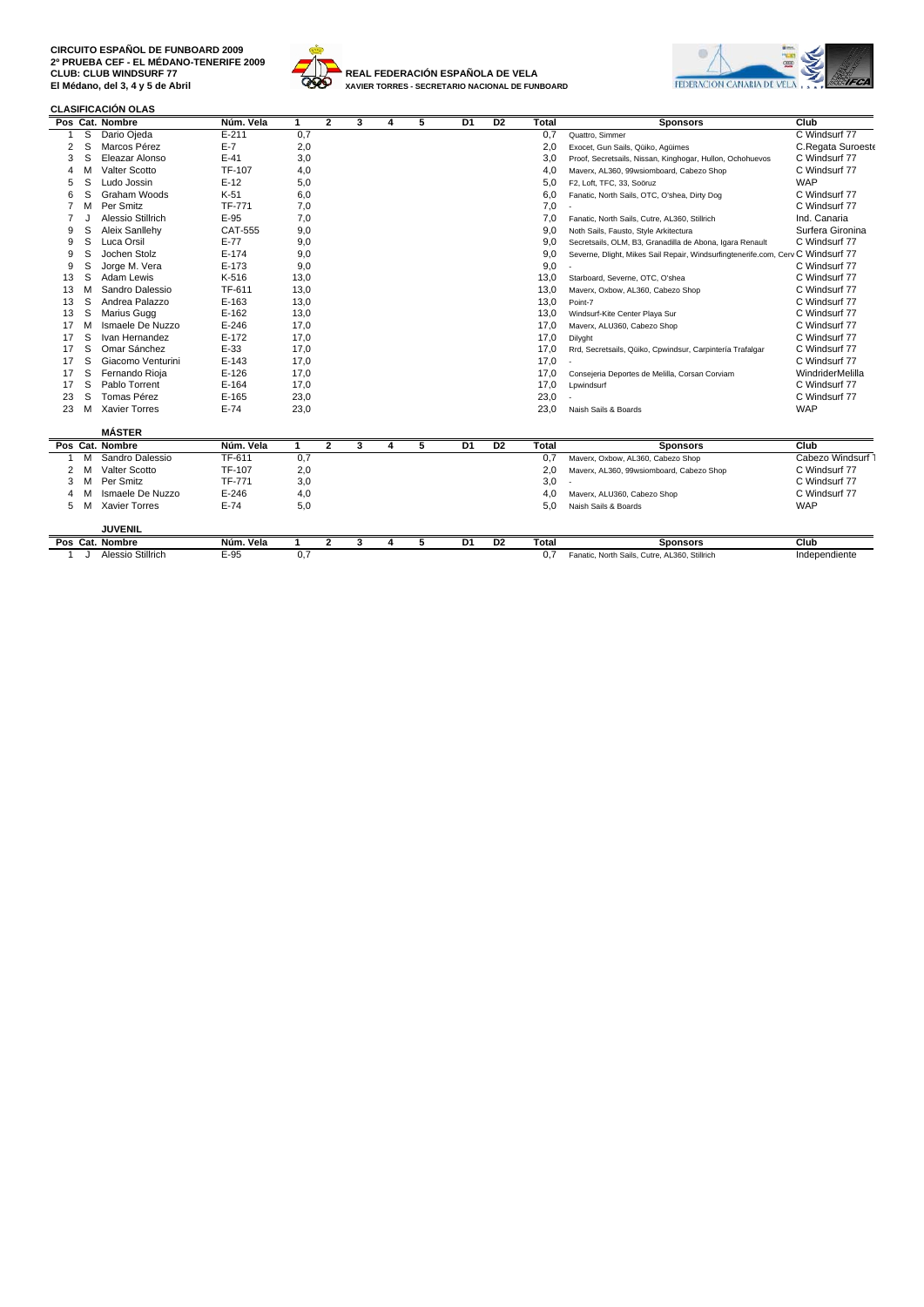

### **REAL FEDERACIÓN ESPAÑOLA DE VELA XAVIER TORRES - SECRETARIO NACIONAL DE FUNBOARD**

## **CIRCUITO ESPAÑOL DE FUNBOARD 2009 2º PRUEBA CEF - EL MÉDANO-TENERIFE 2009 CLUB: CLUB WINDSURF 77 El Médano, del 3, 4 y 5 de Abril**